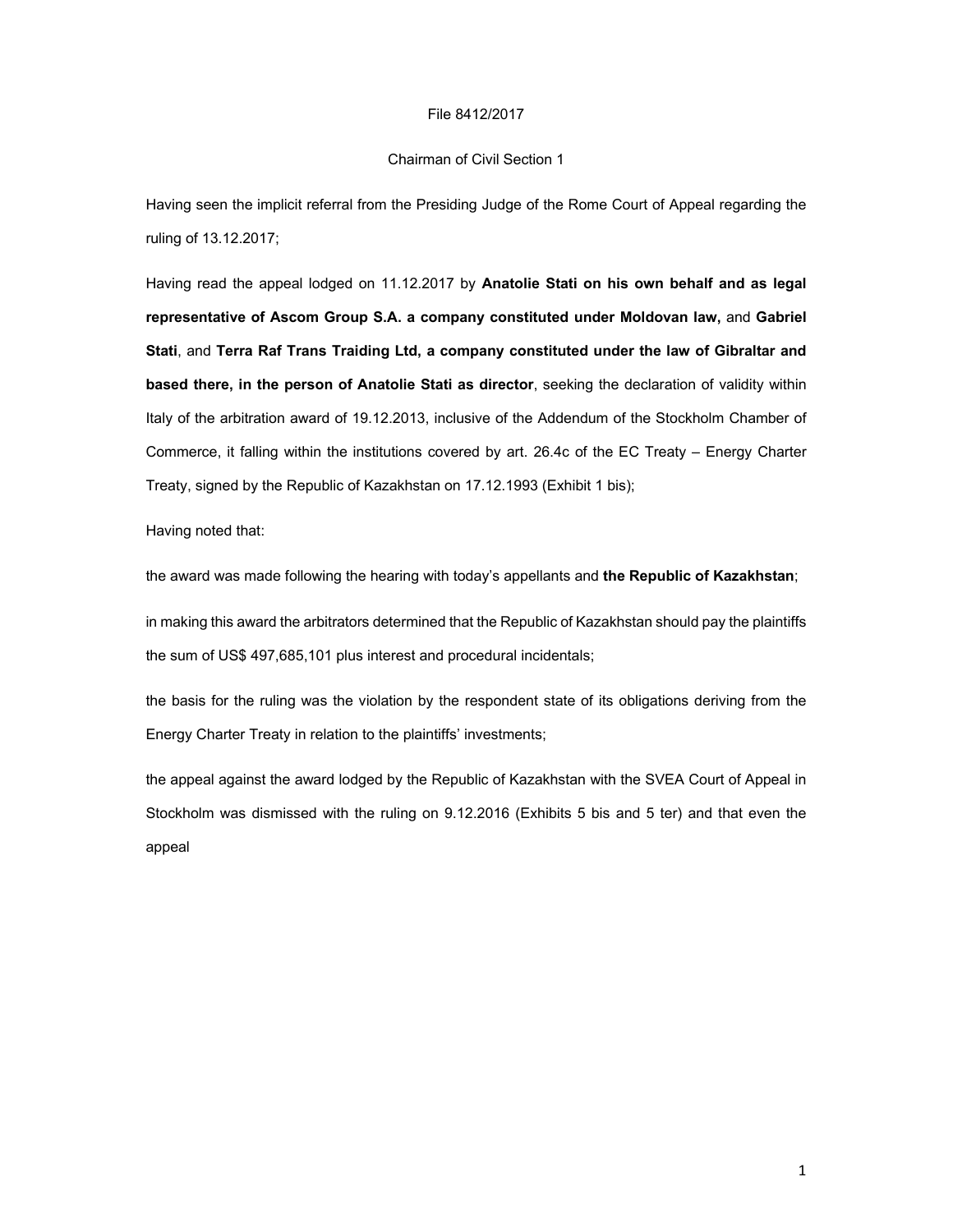on the grounds of serious procedural deficiencies as claimed by the Republic of Kazakhstan was likewise dismissed in the ruling of Sweden's Supreme Court on 24.10.2017 (Exhibit 7 bis);

Having accepted the jurisdiction of the President Judge of the Rome Court of Appeal pursuant to art. 839 paragraph 1 sub-section 2 of the Italian Civil Procedural Code in that all parties to the arbitration are based outside Italy;

Having noted that the award was submitted in the original together with apostille and translation (Exhibit 2 bis);

Deeming nonetheless necessary, for the purposes of a determination on the grounds for the appeal, that certified copies of the SVEA Court of Appeal and Swedish Supreme Court rulings be submitted in evidence, both submitted as simple copies and not signed (apparently not even electronically);

# THEREFORE

Having read art. 839 of the Italian Civil Procedural Code:

invites the appellants to submit an authenticated copy of the ruling of 9.12.2016 issued by the SVEA Court of Appeal in Stockholm, as well as the ruling issued by the Swedish Supreme Court on 24.10.2017 as detailed in the grounds for the appeal; judgment reserved pending outcome.

For publication.

Rome, 23.01.2018

Presiding Judge

Dott. Gianna Maria Zannella

*[Signature]* 

[*Stamp* – Deposited in Chancery

Today 23 January 2018

Court official

Liana de Robertis]

*[Signature]*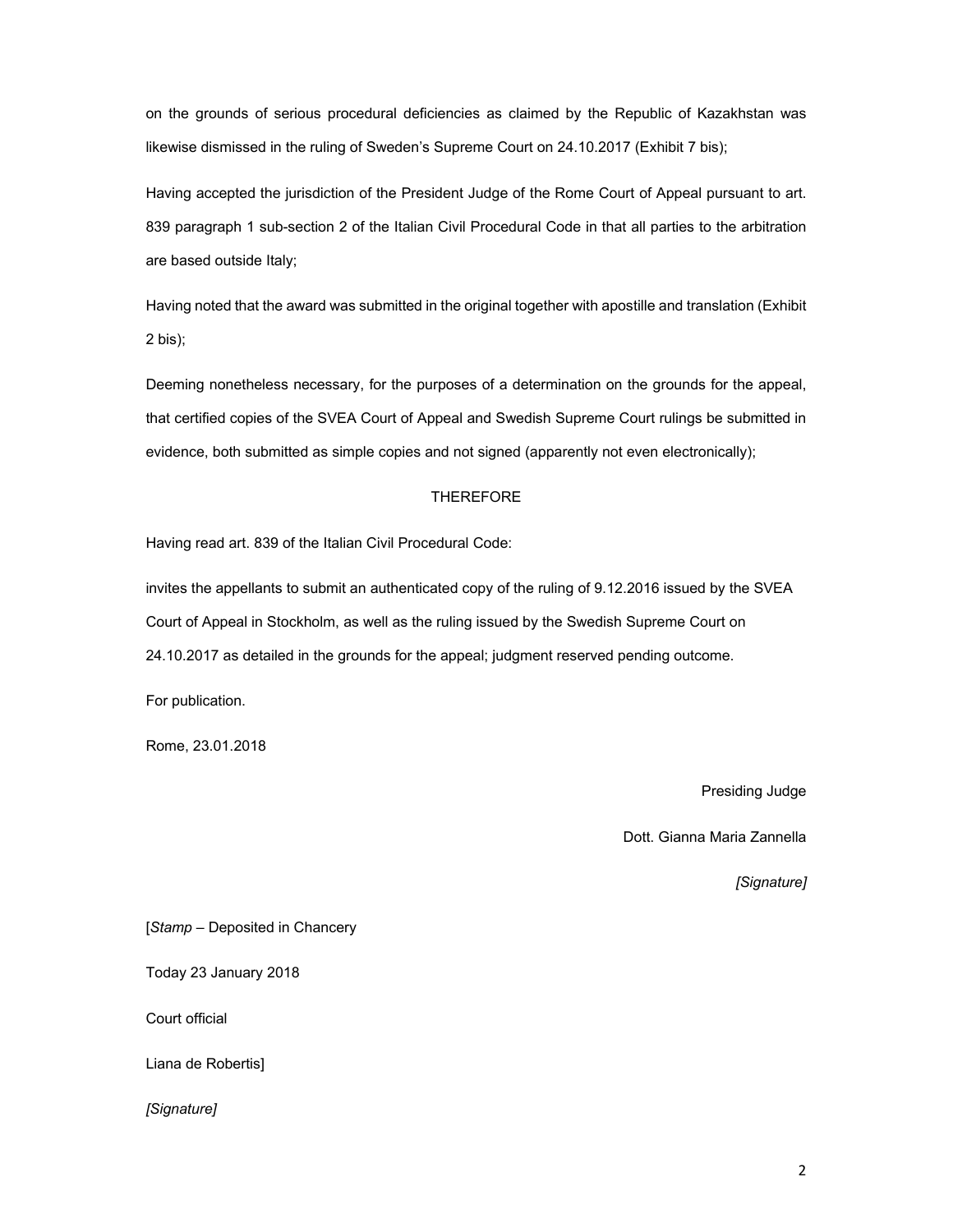[*Stamp* - CR no. 1287/2018 [REP no. 897/2018]

# [*Stamp* - STANDARD COURT FEE]

r.g. file 8412/2017

Chairman of Civil Section 1

Having seen the implicit referral from the Presiding Judge of the Rome Court of Appeal regarding the ruling of 13.12.2017;

Having read the appeal lodged on 11.12.2017 by **Anatolie Stati on his own behalf and as legal representative of Ascom Group S.A. a company constituted under Moldovan law,** and **Gabriel Stati**, and **Terra Raf Trans Traiding Ltd, a company constituted under the law of Gibraltar and based there, in the person of Anatolie Stati as director**, seeking the declaration of validity within Italy of the arbitration award of 19.12.2013, inclusive of the Addendum of the Stockholm Chamber of Commerce, it falling within the institutions covered by art. 26.4c of the EC Treaty – Energy Charter Treaty, signed by the Republic of Kazakhstan on 17.12.1993 (Exhibit 1 bis);

Having noted that:

the award was made following the hearing with today's appellants and **the Republic of Kazakhstan**;

in making this award the arbitrators determined that the Republic of Kazakhstan should pay the plaintiffs the sum of US\$ 497,685,101 plus interest and procedural incidentals;

the basis for the ruling was the violation by the respondent state of its obligations deriving from the Energy Charter Treaty in relation to the plaintiffs' investments;

the appeal against the award lodged by the Republic of Kazakhstan with the SVEA Court of Appeal in Stockholm was dismissed with the ruling on 9.12.2016 (Exhibits 5 bis and 5 ter) and that even the appeal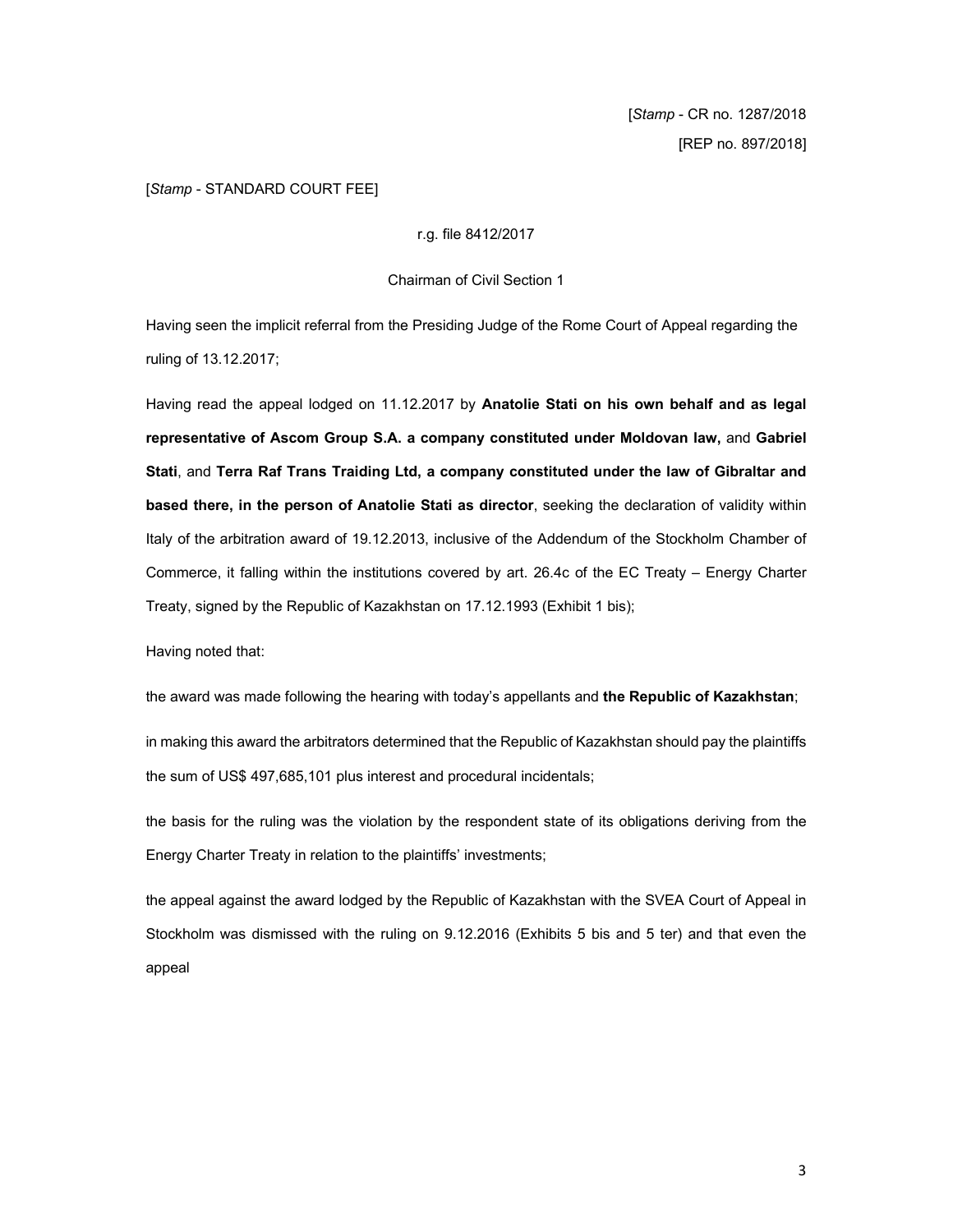on the grounds of serious procedural deficiencies as claimed by the Republic of Kazakhstan was likewise dismissed in the ruling of Sweden's Supreme Court on 24.10.2017 (Exhibit 7 bis);

the award was submitted in the original together with apostille and translation (Exhibit 2 bis);

on 26.01.2018 the appellants submitted authenticated copy both above-mentioned SVEA Court of Appeal ruling and that of the Swedish Supreme Court; in confirmation of the award's validity;

Having accepted the jurisdiction of the President Judge of the Rome Court of Appeal pursuant to art. 839 paragraph 1 sub-section 2 of the Italian Civil Procedural Code in that all parties to the arbitration are based outside Italy;

Deeming that in Italian law the dispute could be resolved through settlement and that the award does not contain any provisions contrary to public order, having ruled on the failure by the Republic of Kazakhstan to fulfil its obligations as per the above-mentioned treaty regarding investments made by the plaintiffs in the energy sector as detailed in the award;

### THEREFORE

Having read art. 839 of the Italian Civil Procedural Code,

Endorses the executive efficacy within Italy of the arbitral award of 19.12.2013, inclusive of the Addendum of 17.01,2014, given in court hearing between today's appellants and the Republic of Kazakhstan, issued by the Institute of Arbitration of the Stockholm Chamber of Commerce, being one of the institutions specified by art. 26.4c of the EC Treaty and signed by the Republic of Kazakhstan on 17.12.1994.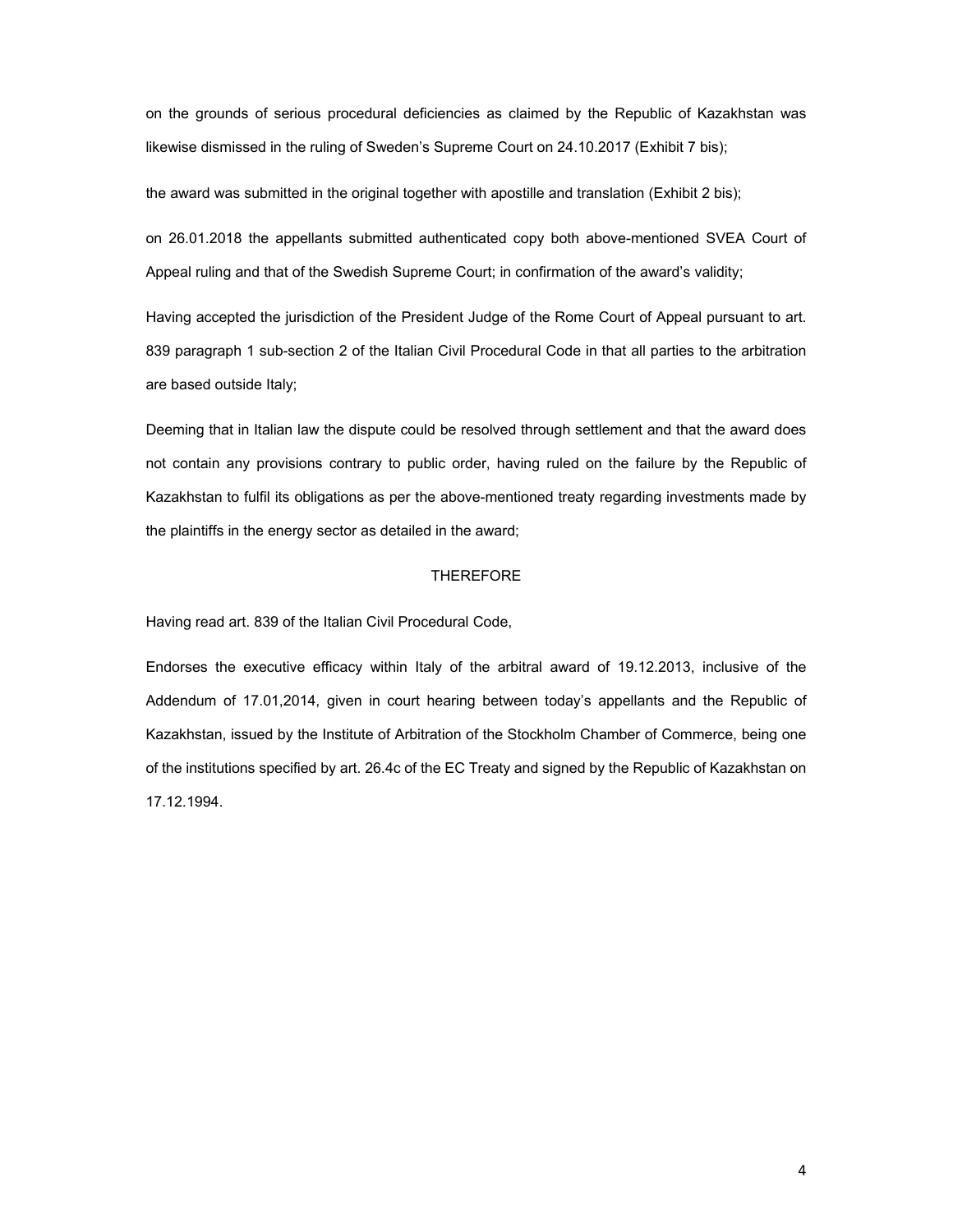For publication.

Rome, 29.01.2018

Presiding Judge Dott. Gianna Maria Zannella *[Signature]* 

*[Stamp* – Deposited in Chancery Today 30 January 2018 Court official Liana de Robertis]

*[Signature]*